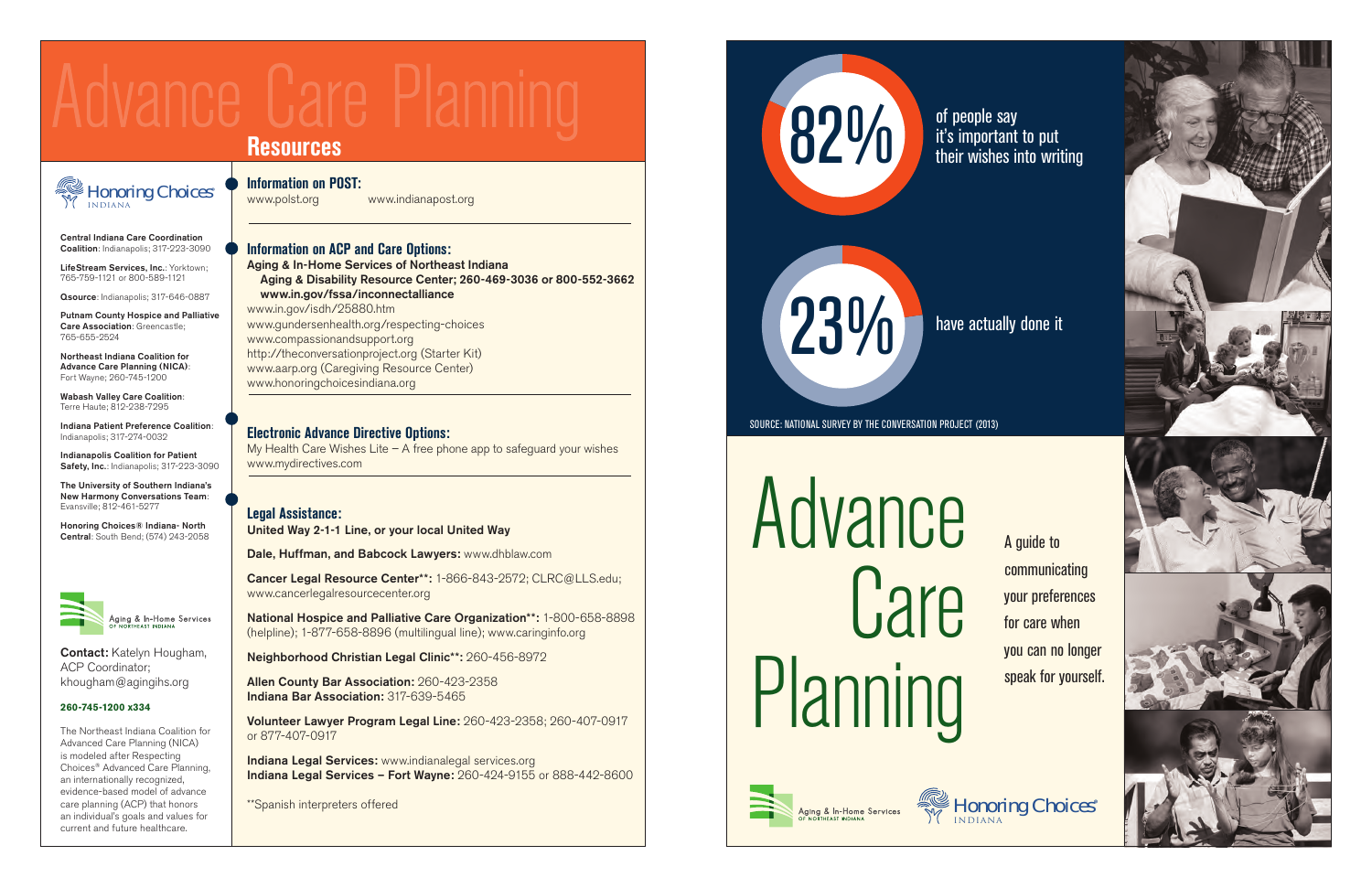The process by which you determine your wishes in regard to medical care and treatment including the designation of a health care representative. These wishes can be expressed through several types of legal documents

# **Advance Care Planning Checklist**

- $\circ$  Get the information you need to make informed choices about end-of-life care
- $\circ$  Discuss your thoughts, concerns, and questions with loved ones
- O Discuss treatment options with physician
- O Review Indiana advance directive options
- $\bigcirc$  Designate a health care representative and fill out appropriate paperwork
- O Complete appropriate document: living will, POST, or other advance directive
- $\circ$  Talk with your health care representative, physician, and other family members about paperwork & healthcare choices
- $\circ$  Keep copy of advance directives in designated place and inform health care representative of location
- $\circ$  Keep ALL original documents. Give photocopies to health care representative, physicians, and hospital(s)
- $\circ$  Continue to review documents periodically and discuss choices with family members and physicians

Care Planning

**Power of Attorney:** A document that authorizes another person to act on your behalf in specified matters such as financial decisions, health care decisions, or both.

What: POST lets health care providers know what treatment you do or do not want in a medical crisis by recording treatment preferences as a signed medical order.

**Advance Directives:** A document that provides clear instructions about your future medical care and treatment, which may also designate someone to act on your behalf and is used when you are unable to communicate your wishes.

**Living Will:** A document that specifies which types of medical treatments you desire in the event you become terminally ill or are unable to communicate.

**How:** Once you have spoken with your physician and/or their designee (such as a social worker, chaplain, or nurse), you and your physician, advance practice nurse, or physician assistant sign the form. The POST is valid in all health care settings.

**Health Care Representative:** The person you appoint to receive health care information and make health care decisions for you when you are unable to do so. This may be done through several documents including Advance Directive and Power of Attorney.

# **POST (Physicians Orders for Scope of Treatment)**

**Who:** POST is for seriously ill and frail adults. Not all adults need a POST.

**When:** POST works with other Advance Directives such as a living will, Power of Attorney for Health care, and appointment of a health care representative. As your health declines, you  $-$  or the person who speaks for you  $-$  may consider a POST form to communicate preferences.

**Where:** The original POST form travels with you at all times. If you are at home, the form should be kept with your medications. If you live in a facility, the form will be kept in your medical record.

# lannal **What is Advance Care**

|                                                | <b>LIVING WILL</b>                                                                                                                                                                       | <b>OHDNR</b>                                                                                                                                                                                               | <b>POST</b>                                                                                                                                                                                                                                                                                                                                                                                                                                                                 |
|------------------------------------------------|------------------------------------------------------------------------------------------------------------------------------------------------------------------------------------------|------------------------------------------------------------------------------------------------------------------------------------------------------------------------------------------------------------|-----------------------------------------------------------------------------------------------------------------------------------------------------------------------------------------------------------------------------------------------------------------------------------------------------------------------------------------------------------------------------------------------------------------------------------------------------------------------------|
| When is it used to guide care                  | In the event the person<br>develops an "incurable injury,<br>disease, or illness determined<br>to be a terminal condition"<br>and is unable to express<br>directions for his or her care | When a person outside an<br>acute care hospital or health<br>facility experiences cardiac or<br>pulmonary failure                                                                                          | POST guides treatment from<br>the moment it is signed by a<br>physician, advance practice<br>nurse, or physician assistant                                                                                                                                                                                                                                                                                                                                                  |
| Requirements for executing                     | 18 years of age and of<br>sound mind                                                                                                                                                     | 18 or older, is of sound mind,<br>and has been certified by his<br>or her physician as having<br>a terminal condition or a<br>condition in which survival of<br>cardiac / pulmonary failure is<br>unlikely | Person has an advanced<br>chronic progressive disease,<br>frailty, terminal condition, or<br>condition in which survival of<br>cardiac / pulmonary failure is<br>unlikely                                                                                                                                                                                                                                                                                                   |
| Required in order to be valid                  | Form meets statutory<br>requirements, signed by<br>declarant and two witnesses                                                                                                           | Form meets statutory<br>requirements, signed by<br>declarant and two witnesses,<br>and signed by physician                                                                                                 | Form meets statutory<br>requirements and BOTH the<br>patient's / representatives<br>signature in section E and the<br>physician, advance practice<br>nurse, or physician assistant<br>signature in section F are<br>mandatory                                                                                                                                                                                                                                               |
| Whether EMS can honor                          | Essentially no                                                                                                                                                                           | Yes, EMS can and should<br>honor the OHDNR                                                                                                                                                                 | All health care providers,<br>including EMS, can and<br>should honor the POST                                                                                                                                                                                                                                                                                                                                                                                               |
| How it can be revoked                          | The declarant may revoke the will, OHDNR, or POST orally, in writing, or by destruction<br>of the document                                                                               |                                                                                                                                                                                                            |                                                                                                                                                                                                                                                                                                                                                                                                                                                                             |
| Whether representative can<br>revoke           | <b>No</b>                                                                                                                                                                                | ONLY IF the declarant is incompetent to make health care<br>decisions                                                                                                                                      |                                                                                                                                                                                                                                                                                                                                                                                                                                                                             |
| Statutory protection for<br>healthcare workers | The statute provides immunity<br>to health care providers who<br>withhold care pursuant to<br>the wishes of the patient<br>as expressed in these<br>documents                            | The statute provides liability<br>protection as long as health<br>care provider acts in good<br>faith and in accordance<br>with "reasonable medical<br>standards"                                          | Protects health care providers<br>when they act in good faith<br>to honor the orders; Allows<br>a health care provider<br>to choose not to honor<br>the orders if the provider<br>believes: the form is invalid;<br>the form has been revoked;<br>the declarant or his/her<br>representative have requested<br>alternative treatment; the<br>orders would be medically<br>inappropriate for the patient;<br>or the orders conflict with the<br>care provider's religious or |
| CREDIT: WWW.IN.GOV/DHS                         |                                                                                                                                                                                          |                                                                                                                                                                                                            | moral beliefs                                                                                                                                                                                                                                                                                                                                                                                                                                                               |

# **Planning? Understanding Advance Care Planning (ACP) Comparison of Indiana Living Will, Out of Hospital DNR, and POST**